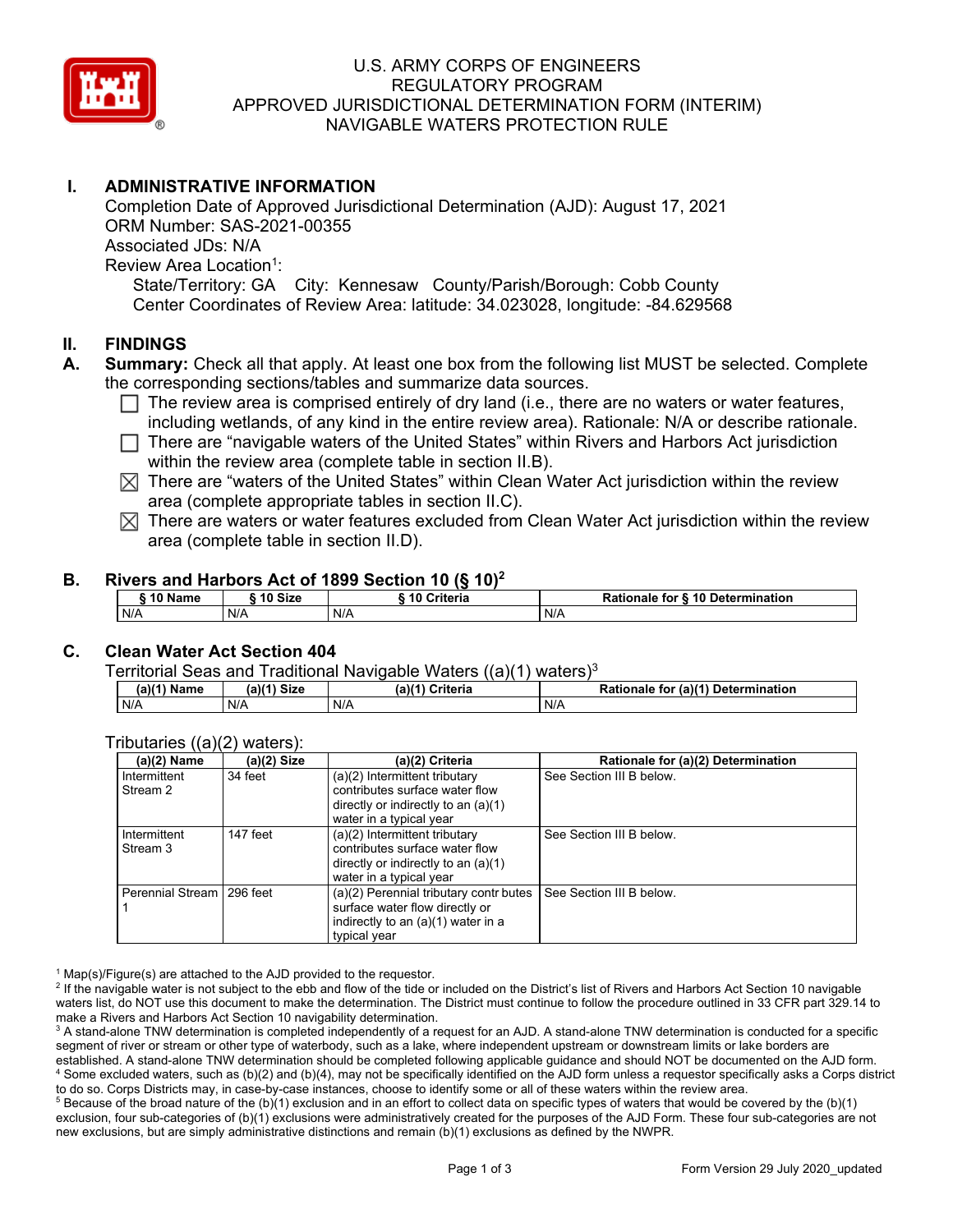

## U.S. ARMY CORPS OF ENGINEERS REGULATORY PROGRAM APPROVED JURISDICTIONAL DETERMINATION FORM (INTERIM) NAVIGABLE WATERS PROTECTION RULE

Lakes and ponds, and impoundments of jurisdictional waters ((a)(3) waters):

| $(a)(3)$ Name | <b>Size</b><br>$-1121$<br>.all- | (a)(3)<br>Criteria | for (a)(3) Determination<br>Rationale |
|---------------|---------------------------------|--------------------|---------------------------------------|
| N/A           | N/f                             | N/A                | N/A                                   |

Adjacent wetlands ((a)(4) waters):

|             | .<br>.         |                 |                                          |  |  |
|-------------|----------------|-----------------|------------------------------------------|--|--|
| (a)(4) Name | Size<br>(a)(4) | (a)(4) Criteria | (a)(4) Determination<br>Rationale<br>tor |  |  |
| N/A         | N/A            | N/A             | N/A                                      |  |  |

# **D. Excluded Waters or Features**

Excluded waters  $((b)(1) - (b)(12))^4$ :

| <b>Exclusion Name</b> | <b>Exclusion Size</b> | Exclusion <sup>5</sup>               | <b>Rationale for Exclusion Determination</b> |
|-----------------------|-----------------------|--------------------------------------|----------------------------------------------|
| Stream S3a            | 41 feet               | $(b)(4)$ Diffuse stormwater run-off  | See Section III C below.                     |
|                       |                       | over upland or directions sheet flow |                                              |
|                       |                       | over upland                          |                                              |
| Wetland A             | 0.15 acres            | (b)(1) Non-adiacent wetland          | See Section III C below.                     |

# **III. SUPPORTING INFORMATION**

- **A. Select/enter all resources** that were used to aid in this determination and attach data/maps to this document and/or references/citations in the administrative record, as appropriate.
	- **\_X\_** Information submitted by, or on behalf of, the applicant/consultant: *USACE Approved Jurisdictional Determination Request, dated April 30, 2021, PDF pages 1-3, Cover Letter with site delineation report; PDF page 9, Figure 5: FEMA Flood Map; PDF page 10, Figure 6: Site Waters Map; PDF page 21, US Army Corps of Engineers, Savannah District GPS Delineation Datasheet, dated April 15, 2021.*

This information *is* sufficient for purposes of this AJD. Rationale: *See below.* 

- **\_X\_** Data sheets prepared by the agent for the applicant: *USACE Approved Jurisdictional Determination Request, dated April 30, 2021, PDF pages 23-28, Wetland determination Forms, 2 sets, 1 upland, 1 wetland A, dated April 15, 2021; PDF pages 29-32, NC DWQ Stream Identification Forms Version 4.11, 4 forms (S1 S2, S3a, S3), dated April 15, 2021.*
- **\_X\_** Photographs: *aerial and site photographs. USACE Approved Jurisdictional Determination Request, dated April 30, 2021, PDF page 6, Figure 2: Site Aerial Map; PDF pages 11-12, Site Photographs, Photographs 1-4, taken April 15, 2021. Request for Additional Information Response Photo Log, PDF pages 1-4, Site Photographs 1-7, received on August 10, 2021.*  **\_\_\_** Corps Site visit(s) conducted on: *N/A*
- **\_\_\_** Previous Jurisdictional Determinations (AJDs or PJDs): *N/A*
- **\_X\_** Antecedent Precipitation Tool (APT): *provide detailed discussion in Section III.B.*
- **\_X\_** USDA NRCS Soil Survey: *USACE Approved Jurisdictional Determination Request, dated April 30, 2021, PDF page 7, Figure 2: Site Soils Map.*

 $1$  Map(s)/Figure(s) are attached to the AJD provided to the requestor.

<sup>&</sup>lt;sup>2</sup> If the navigable water is not subject to the ebb and flow of the tide or included on the District's list of Rivers and Harbors Act Section 10 navigable waters list, do NOT use this document to make the determination. The District must continue to follow the procedure outlined in 33 CFR part 329.14 to make a Rivers and Harbors Act Section 10 navigability determination.

 $^3$  A stand-alone TNW determination is completed independently of a request for an AJD. A stand-alone TNW determination is conducted for a specific segment of river or stream or other type of waterbody, such as a lake, where independent upstream or downstream limits or lake borders are established. A stand-alone TNW determination should be completed following applicable guidance and should NOT be documented on the AJD form. 4 Some excluded waters, such as (b)(2) and (b)(4), may not be specifically identified on the AJD form unless a requestor specifically asks a Corps district to do so. Corps Districts may, in case-by-case instances, choose to identify some or all of these waters within the review area.

 $^5$  Because of the broad nature of the (b)(1) exclusion and in an effort to collect data on specific types of waters that would be covered by the (b)(1) exclusion, four sub-categories of (b)(1) exclusions were administratively created for the purposes of the AJD Form. These four sub-categories are not new exclusions, but are simply administrative distinctions and remain (b)(1) exclusions as defined by the NWPR.